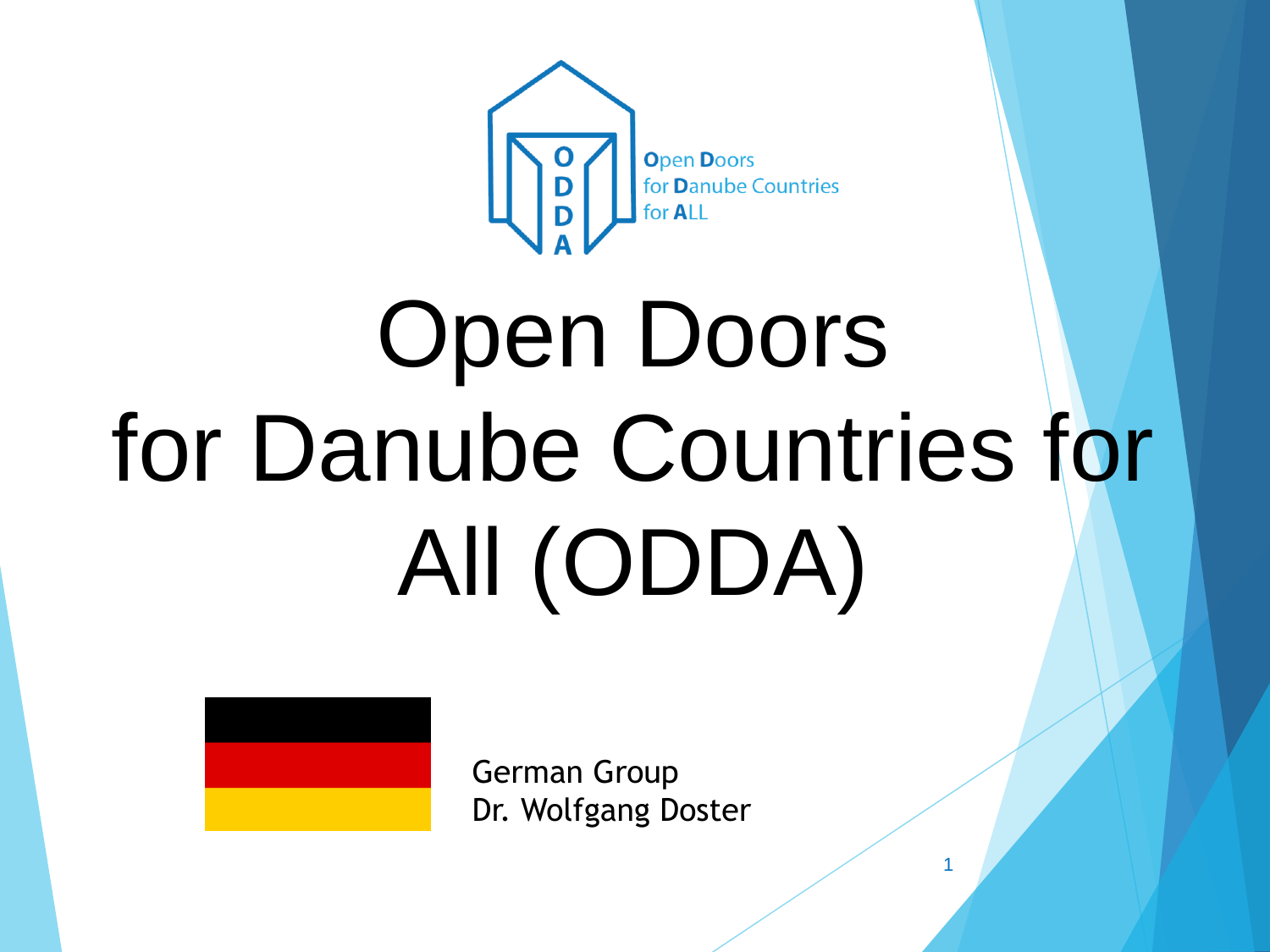- German Group: Members
- aim of project
- motivation of taking part
- our odda ideas
- what we want in Bad Urach
- short reflection



 $\overline{2}$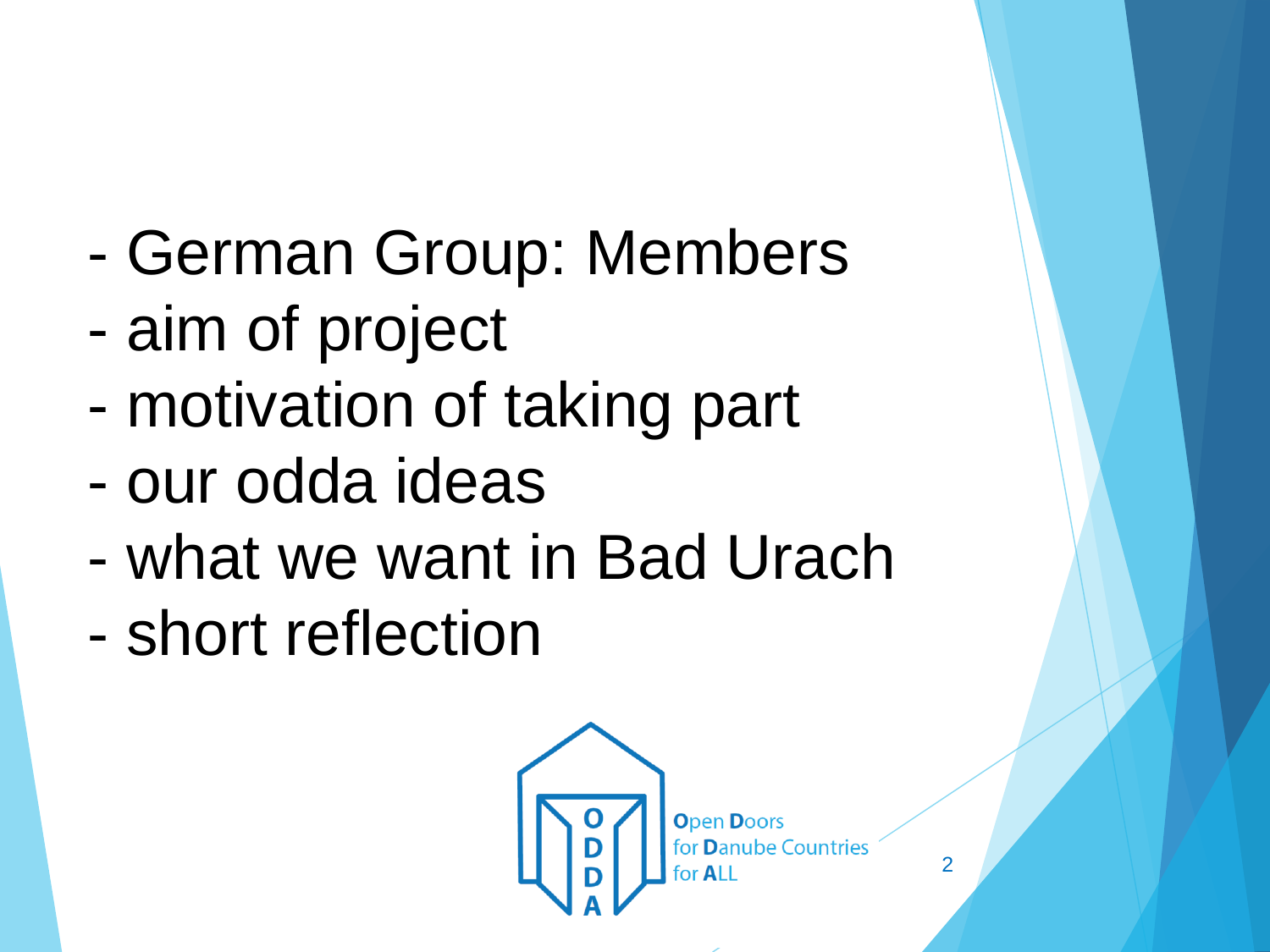## German Group: Members





Brigitte Carmen Gaby Hanns











Ildiko Miha Monika Rolf-Peter Wolfgang





3

**Open Doors** for **Danube Countries** for **ALL**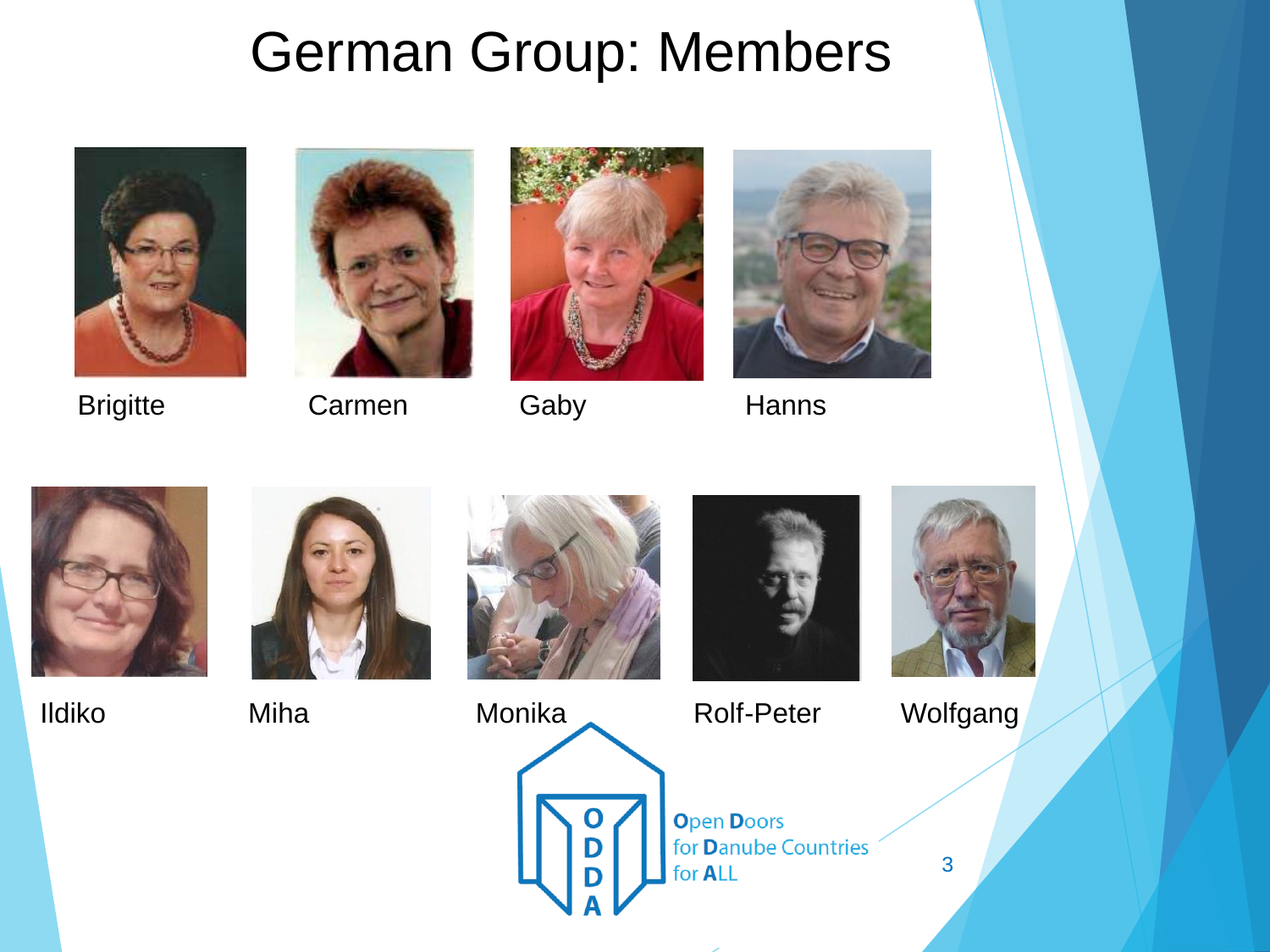## Aim of project, motivation of taking part

A contribution to overcome the long division of the West and the East Europe and the different social systems.

To learn more about people, culture and their country  $\overline{z}$ although we don't speak a common language

How can we establish a kind of basic communication: Words, sentences, pictures, gesture, songs, dances, ….

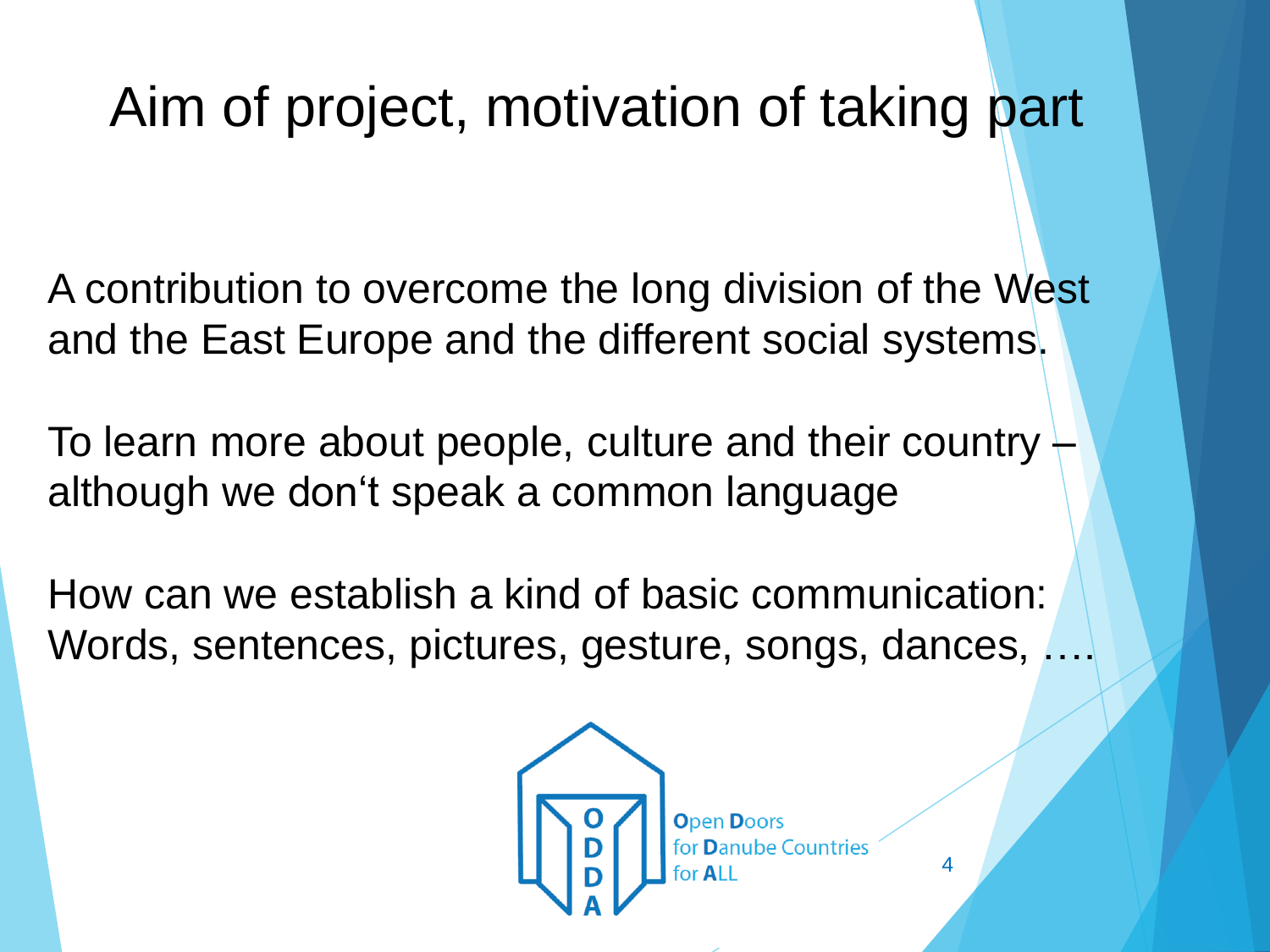## ODDA ideas and concrete work (1)

- Several meetings, lot of discussion
- Finding head lines / groups: hello and good bye, eating and drinking (shops, restaurant), arrival and departure, finding out, emergency, hotel, family, job, living, hobby, numbers, paying
- First approach: questions and answers (sentences)
- Second approach: key words and basics
- All in German, translate to English and propose to partners

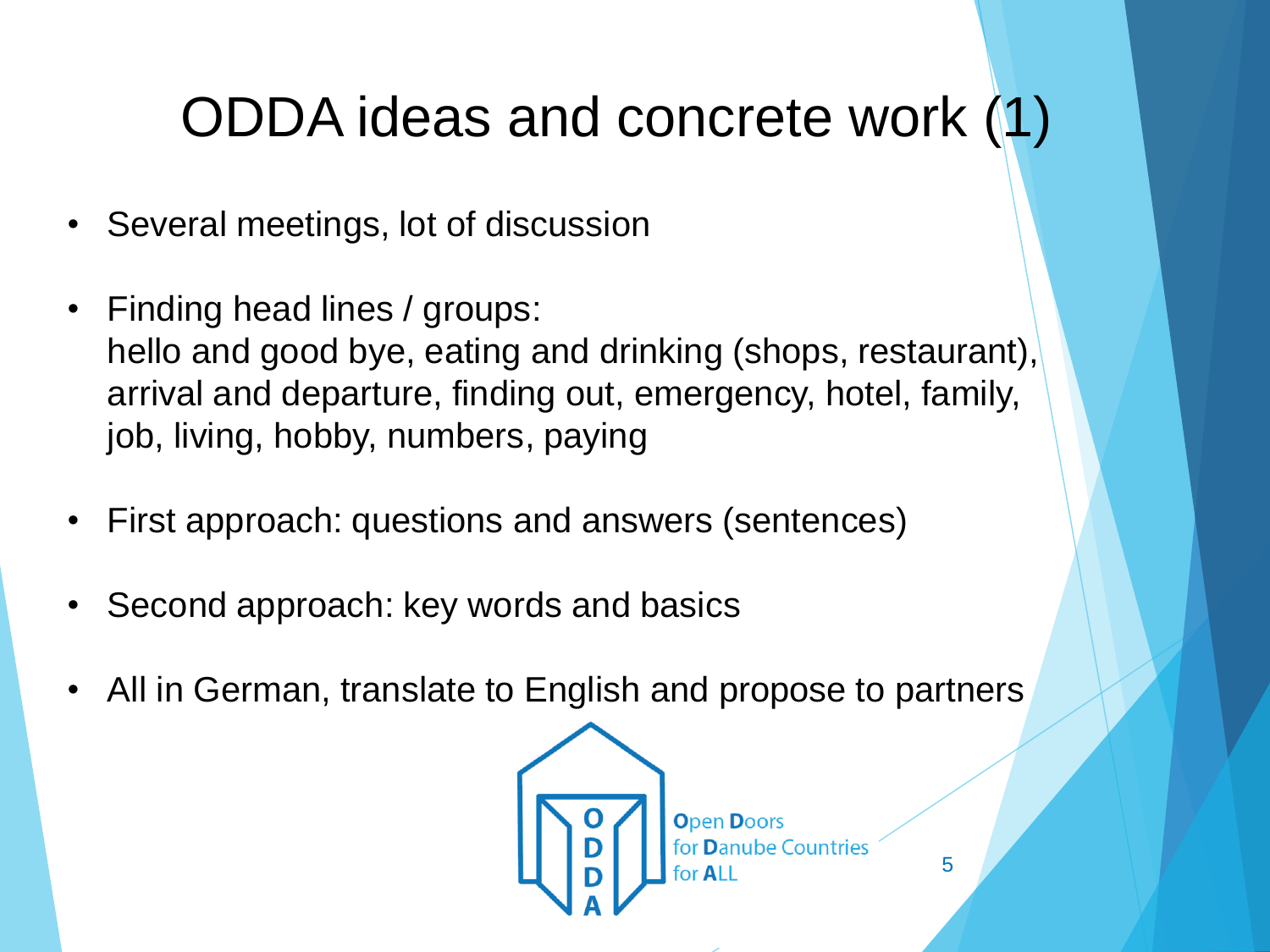## ODDA ideas and concrete work (2)

- Results in Serbian, Bulgarian, Romanian, Croatian and German
- Problem: how to pronounce
- Solution: phonetic language, writing down in your own language, electronic translation tools?
- Gestures as far as possible
- Songs not so easy
- Dances also not so easy

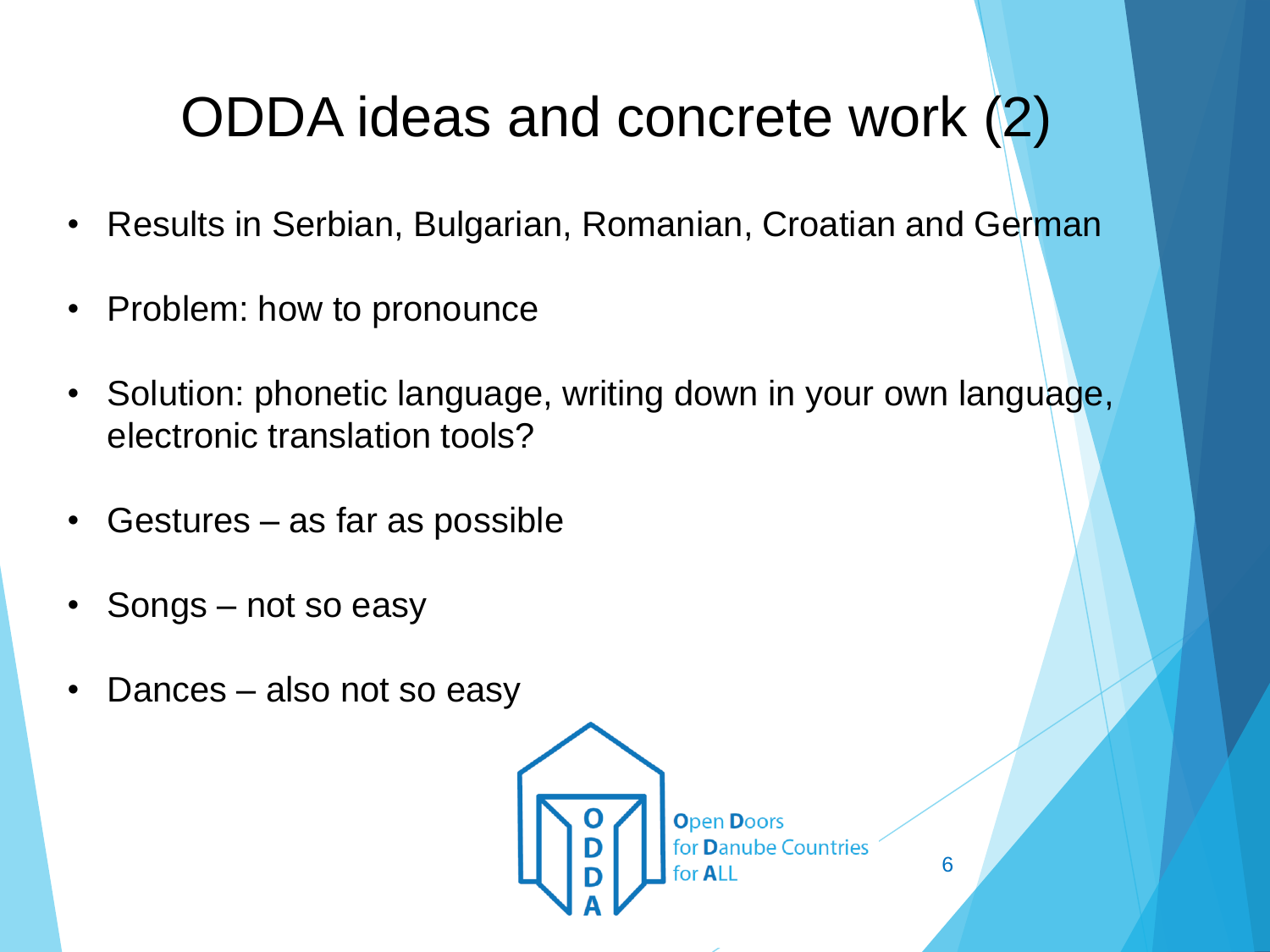## www.ODDA.eu (1)

### Keywords





**Open Doors** for **Danube Countries** for **ALL** 

 $\overline{7}$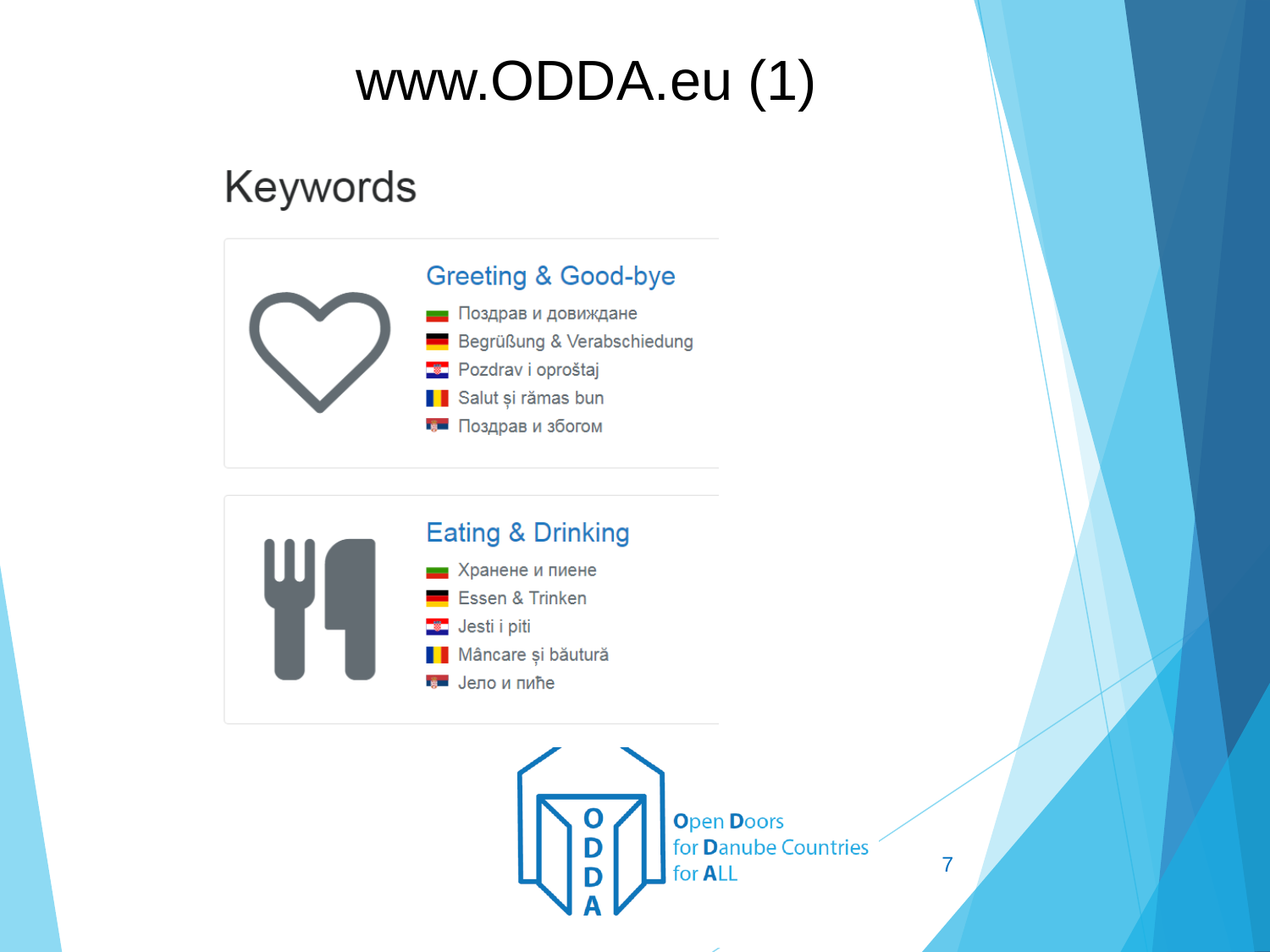## www.ODDA.eu (2)

#### **Eating & Drinking**

| Eating and drinking - General | Where?               | Groceries, bevarages | In the restaurant                                |
|-------------------------------|----------------------|----------------------|--------------------------------------------------|
| 님.<br>기자                      | ije –<br>64<br>ш     |                      |                                                  |
|                               |                      |                      |                                                  |
|                               |                      |                      |                                                  |
|                               | $\bullet$            |                      |                                                  |
| <b>Bitte zahlen</b>           | račun, molim         |                      |                                                  |
| Garderobe - wo ist            | garderoba - gdje je  |                      |                                                  |
| Gedeck extra                  |                      |                      |                                                  |
| Hauptgericht                  | Glavno jelo          |                      |                                                  |
| Löffel, Messer, Gabel         | Žlica, nož, vilica   |                      |                                                  |
| Mit Bedienung?                | Usluga je uključena? |                      |                                                  |
| <b>Nachtisch</b>              | <b>Desert</b>        |                      |                                                  |
| Rechnung bitte                | Račun molim          |                      |                                                  |
| Serviette                     | salvete              |                      |                                                  |
|                               |                      |                      | <b>Open Doors</b><br>for <b>Danube Countries</b> |
|                               |                      |                      | for <b>ALL</b>                                   |

 $A$   $V$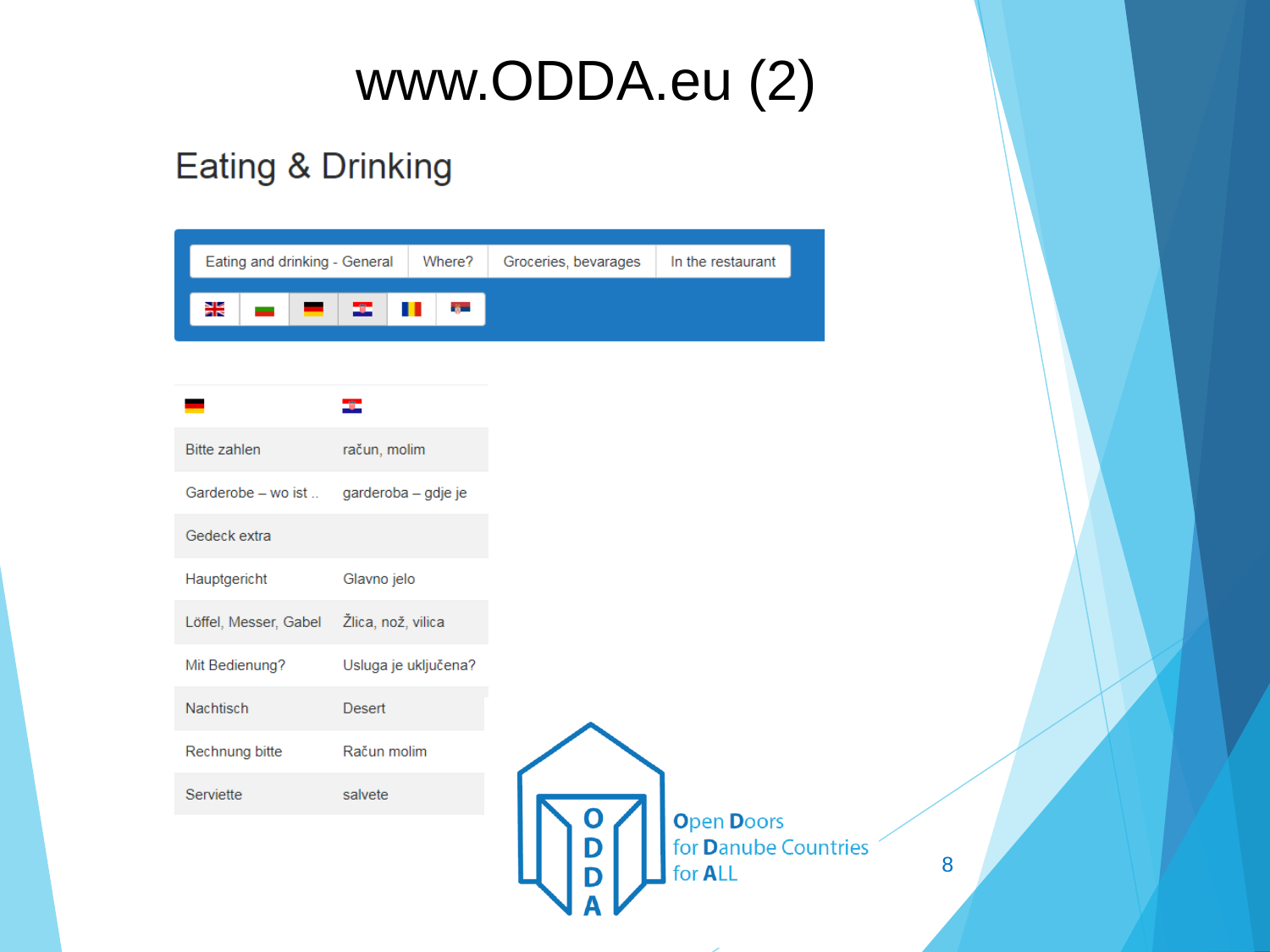## What we want in Bad Urach

- Practical experience of results so far in ODDA
- Discuss further steps of ODDA project
- Having fun
- To get to know more about partners
- To learn more about the partner countries

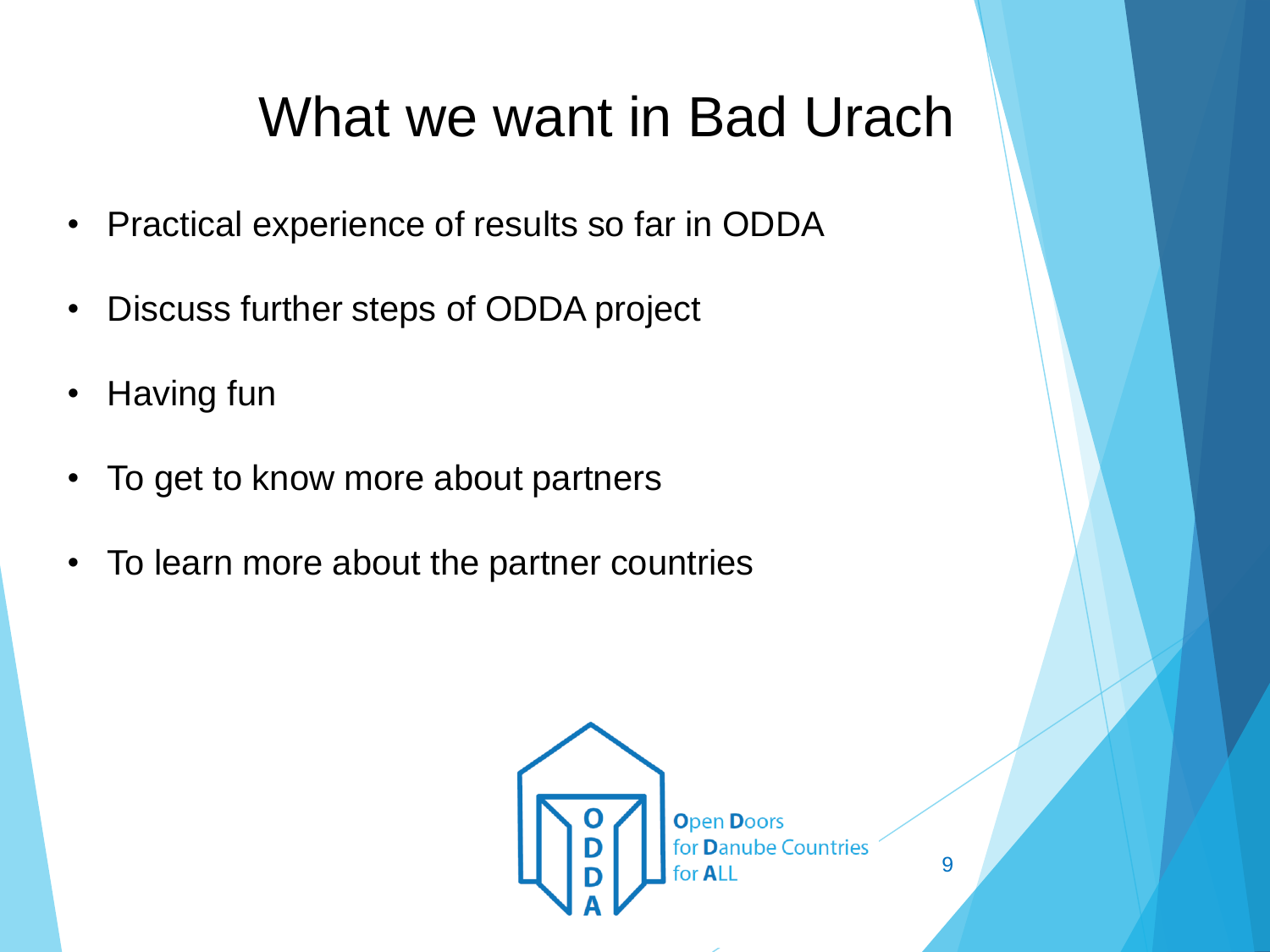## Short reflection

- No fast and easy start of the project
- Hands on results is absolutely necessary therefore we are here in Bad Urach
- Internet set-up took longer than expectes
- Electronic translate tools (e.g. Google translate) are very helpful, but they need internet
- What can we do with our results in areas where we have no internet access?